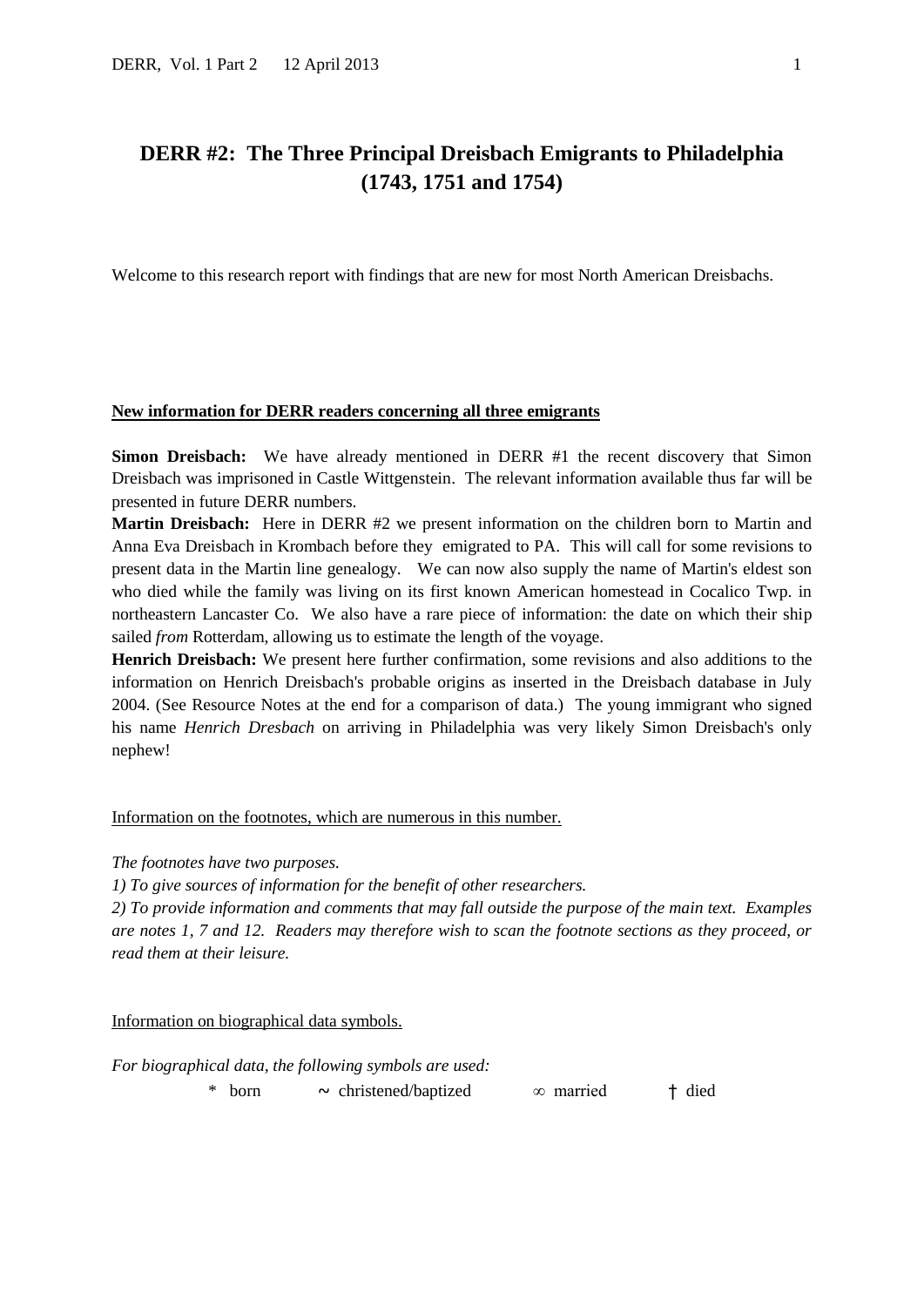### **1. 1743 emigrant Simon Dreisbach (\*Oberndorf, 1698 – †Northampton Co. PA, 1785<sup>1</sup>** )

*Fig. 1. Signature of Simon Dreisbach. Made when he signed the Oath of Allegiance (to the King of England) on the day after he arrived in Philadelphia, PA., 20 October 1743.<sup>2</sup>*

Simon was born in  $1698<sup>3</sup>$  in the house "Am Aberge" in Oberndorf in Wittgenstein-Wittgenstein,<sup>4</sup> and was baptized in the Feudingen church on the  $12<sup>th</sup>$  Sunday of Trinity, 1698.<sup>5</sup> His parents were **Georg Wilhelm** Dreisbach and **Margreth Sassmannshausen**. Simon's marriage is recorded in the Feudingen church register as taking place on 7 November 1720. 6 He married **Maria Katharina Keller** who was born in the house "Curts" in the village of Holzhausen and was baptized in Feudingen on 30 March 1696.<sup>7</sup> She was probably the youngest of ten siblings, and moved to Simon's house in Oberndorf at the time of their marriage. Simon, as the eldest child, would one day become the Count's official householder of "Am Aberge", so by marrying him, Anna Katharina's future would have been assured.

 Certainly, in 1720 at the time of their wedding, the thought of emigrating had not yet taken root among the villagers of the two Wittgenstein territories. That would soon change, with many families trying to relocate to what is now northern Lithuania in 1724-25, followed within a few years by a slowly increasing trickle of Wittgensteiners taking passage to the colony of Pennsylvania. These and other aspects of emigration from Wittgenstein will be presented in later DERR numbers. At present no single definite reason is known why Simon Dreisbach decided to emigrate, but in the past two years various contributing factors have emerged in archival documents, and we intend to present them to DERR readers.

Simon is the first known Dreisbach arrival in North America.<sup>8</sup> He is amply documented, first in Wittgenstein, then as a passenger on the "Lydia", and finally as an inhabitant of Northampton County,

 $\overline{a}$ 

<sup>&</sup>lt;sup>1</sup> According to Simon's second (early 20<sup>th</sup> century) tombstone in the Old Graveyard of Zion Stone Church near Kreidersville, PA, he died on 31 March 1785.

<sup>2</sup> After Strassburger, R. B., Ed. by Hinke, W.J., *Pennsylvania German Pioneers, A Publication of the Original Lists of Arrivals in the Port of Philadelphia From 1727 to 1808.* Pennsylvania German Society, Norristown, PA, 1934. p. 356.

<sup>3</sup> The birth date on Simon's tombstone at Zion Stone Church is 7 August 1698.

 $4$  To differentiate between the two Wittgensteins, one should use "Wittgenstein-Wittgenstein" for the southern territory, ruled by the Counts of Sayn-Wittgenstein-Hohenstein, and "Wittgenstein-Berleburg" for the northern territory, ruled by the Counts of Sayn-Wittgenstein-Berleburg. Please note that for the sake of simplicity, "Wittgenstein" will at times be used in referring to persons and places in the southern territory. References to the northern territory can be expected to be far fewer in number. In these cases "Wittgenstein-Berleburg" or simply "the northern territory" will be used.

<sup>5</sup> Feudingen baptismal register 1634-1739, p. 178, no. 26.

<sup>6</sup> Feudingen marriage register 1574-1739, p. 224.

 $^7$  Feudingen baptismal register 1634-1739, p. 168, no. 10.

<sup>&</sup>lt;sup>8</sup> Misleading information on the many families and individuals who emigrated or tried to emigrate from Wittgenstein in 1724-25 appeared in *The Pennsylvania Genealogical Magazine* in 1970 (vol. 26, no. 3), pp. 133- 43, "A 1725 List of Wittgenstein Emigrants" by Hedwig Mundel, translated by Don Yoder. For reasons that will be explained in a later DERR issue, the fictive Pennsylvania goal of these persons was indeed based on an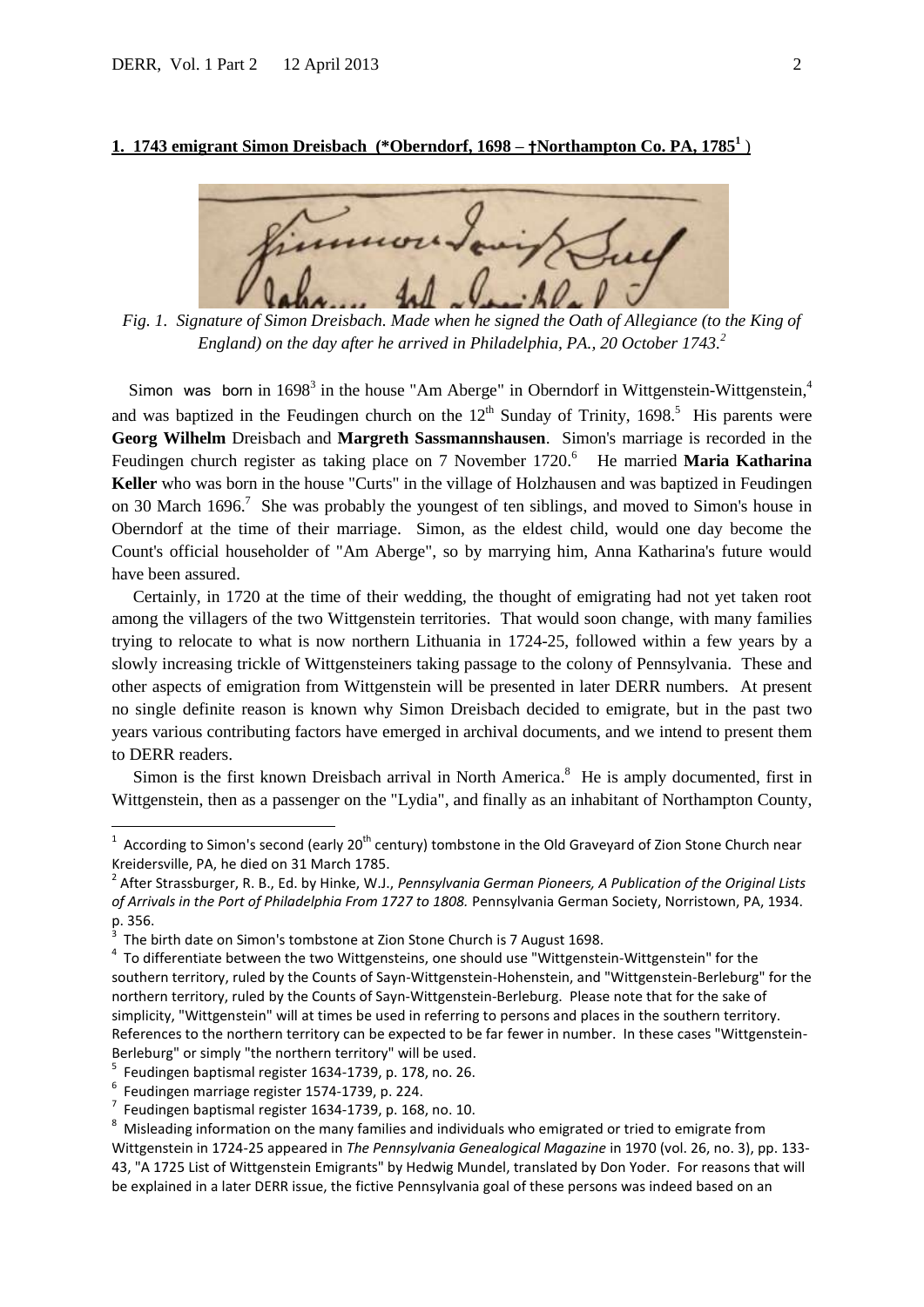$\overline{a}$ 

Pennsylvania. Simon left Oberndorf secretly, by night, on 15 May 1743, accompanied by his wife and their six children, shown here with their approximate ages upon arrival in Philadelphia in September:<sup>9</sup>

**Jost**: 21 (~ 18 Sept. 1721 ), **Adam**: 20 (~7 Nov. 1722), **Simon**: 13 (~ 24 January 1730), **Georg Wilhelm**: 10 (~ 14 June 1733), **Johannes**: 8 (~ 6 Febr. 1735), **Anna Katharina:** 5 (~ 4 May 1738).

The Simon Dreisbach family arrived in Philadelphia on 19 September 1743 on the ship "Lydia"

Their journey took them to the Rhine River, then down the Rhine by boat or barge to Rotterdam. Here they boarded the "Lydia", a small (70 tons), two-masted galley that carried 6 guns and a crew of 9.<sup>10</sup> They sailed first to Cowes, a port city on the Isle of Wight just off the southern coast of England. A stop in this or another English port was mandatory for all shipping heading to the American colonies. In Cowes the "Lydia" reprovisioned for the trans-Atlantic voyage. The Dreisbachs' total journey from Oberndorf to Philadelphia lasted for more than four months. By the time they reached Pennsylvania, Simon had turned forty-five, and Maria Katharina was forty-seven and a half.

## **2. 1751 emigrant Martin Dreisbach (\*Raumland, 1717 – †Union County, PA (near Lewisburg),**   $1799^{11}$



*Fig. 2. Signature of Martinus Dreysbach. Made when he signed the Oath of Allegiance (to the King of England) on the day he arrived in Philadelphia, PA., 4 October 1751.<sup>12</sup>*

 Martin was born in 1717 in the house "Leie" in Raumland in Wittgenstein-Berleburg, and was baptized in the Raumland church on 23 May  $1717$ <sup>13</sup> He was probably the youngest of nine children born to **Hans Georg Dreisbach** and **Anna Elisabeth Leyendecker**. Like many young people who could not expect to become householder in the house they were born in, Martin left Raumland to earn his living elsewhere. We can see in the Counts' lists of subjects that a number of young persons are

official archival source, but it was a falsification. No one on that list is known to have gone to Pennsylvania at that time; rather, the goal of that wave of emigration was located near the Baltic coast in what is now Lithuania.

 $^9$  All their baptismal page references from the Feudingen register are grouped here. Jost: p. 255, 11<sup>th</sup> entry, Adam: p. 265, 10<sup>th</sup> entry, Simon: p. 374, 3<sup>rd</sup> entry, Georg Wilöhelm: p 334, 6<sup>th</sup> entry, Johannes: p. 344, 6<sup>th</sup> entry, Anna Katharina: p. 365, 6<sup>th</sup> entry.

 $10$  The "Lydia" was built in Philadelphia in 1738. Wokeck (see Research Notes below), p. 261

<sup>&</sup>lt;sup>11</sup> The date is from Martin's tombstone at the Dreisbach Church near Lewisburg, PA. There may exist legal documents confirming this date, but at present the DERR has no knowledge of their contents.

<sup>12</sup> After Strassburger, R. B., Ed. by Hinke, W.J., *Pennsylvania German Pioneers, A Publication of the Original Lists of Arrivals in the Port of Philadelphia From 1727 to 1808.* Pennsylvania German Society, Norristown, PA, 1934. p. 558.<br> $13$  First

<sup>13</sup> First-hand reference information from the Raumland baptismal records is at present unavailable to the DERR. We hope to include it, if available, in a later number on emigrant Martin Dreisbach.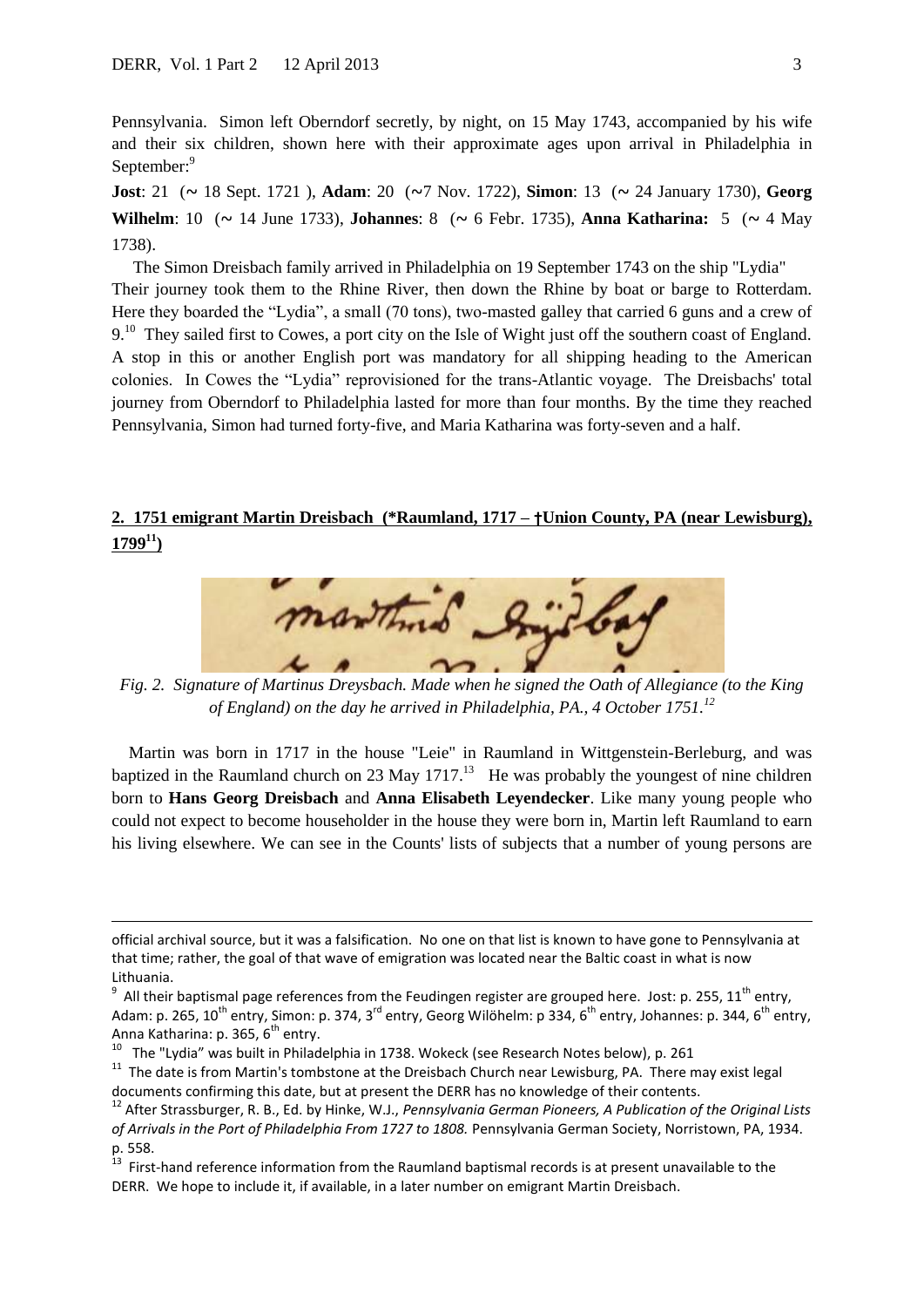recorded as working in 'Siegerland' (the adjacent Principality of Nassau-Siegen).<sup>14</sup> His reason for going to the small town of Krombach is not known. It was there that he married **Anna Eva**  Hoffmann in April 1742.<sup>15</sup> She was born in Krombach on 16 April 1722<sup>16</sup> and died on 10 March 1789 near Lewisburg in Union Co., PA.<sup>17</sup>.

 Anna Eva was the daughter of **Johannes Hoffmann** who had at times served as schoolmaster in Krombach, and who was also a church elder. The Hoffmanns were thus an established family in Krombach. Martin, whose mother had died in the house "Leie" when he was about one, and whose father died when he was about seventeen, had no material expectations in his native Raumland in Wittgenstein-Berleburg. Given that he was almost twenty-five when he married, Martin had presumably already been in Krombach for some years, working perhaps as a blacksmith.<sup>18</sup> Anna Eva, who may have been the youngest of twelve (though four siblings had died in infancy, and two in childhood)<sup>19</sup> can have had no material expectations either, despite belonging to a well-rooted local family. As we shall see below, their first two children died in Krombach in 1743 and 1748, so that only three of the five born to them travelled to PA. When they left for North America, both of Anna Eva's parents were still alive. Her mother, **Maria Elisabeth, nee Hadem**, lived until 1758, and her father Johannes until 1782!<sup>20</sup> Why Martin and Anna Eva decided to leave familiar surroundings and make the risky trip to Pennsylvania with small children has as yet found no explanation.

 Like the Simon Dreisbach family and the majority of "Palatine" emigrants at this time, Martin and his family left from Rotterdam. There they boarded the "Queen of Denmark" and sailed to Cowes, England on 8 July 1751. Registered at 240 tons, their ship was more than three times larger than the ship in which Simon and his family traveled. They arrived in Philadelphia on 4 October 1751 after a 10 ½ week ocean voyage during which 29 passengers died, 18 of them being children under the age of  $4<sup>21</sup>$ . Martin and Eva traveled with their three children, all of whom survived the trip. They are shown here with their ages upon arrival:

**Martin**: 5 yrs. 11 mos (\* 5 Nov. 1745), **Margaretha**: 2 yrs. 10 mos. (\* 4 Dec. 1748), **Johann Jacob**: 1 yr. 10 mos.  $(* 7$  Dec. 1750).<sup>22</sup> Martin himself was thirty-four, and Anna Eva was twenty $nine.<sup>23</sup>$ 

1

See further information under Research notes.

<sup>&</sup>lt;sup>14</sup> The area designated *Siegerland* in earlier centuries is now, together with the two Wittgenstein principalities, part of the German district, *Siegen-Wittgenstein*. For an understanding of emigration history, some knowledge of the territorial and administrative history of this region is essential. Further aspects can be expected to

appear in the DERR.<br><sup>15</sup> The marriage was in April 1742 after the bans had been proclaimed three times, starting on 4 March 1742. Krombach, marriage register (1742) p. 8b.

<sup>16</sup> Krombach baptismal register (1722) no. 15.

<sup>17</sup> Anna Eva died near Lewisburg in Union Co., PA, on 10 March 1789 according to her tombstone at the Dreisbach Church.

 $18$  This was his trade in PA, according to his grandson, Reverend John Dreisbach. "Rev. John", along with an evaluation of his family information, will be presented in a later DERR. He will also be the subject of a DFA Newsletter.

<sup>&</sup>lt;sup>19</sup> There will be further source references, with more on Anna Eva Hoffmann and her family in a later DERR.<br><sup>20</sup> See further information under Besearch notes.

<sup>&</sup>lt;sup>21</sup> Information from a letter home written two months after arriving in PA by Peter Recher. See the article by Klaus Hein in *Mennonite Family History*, Vol. XI, No. 4, Oct. 1992, pp. 162-164.

<sup>22</sup> Krombach baptismal register: Martin (\*1745) no. 35, Margaretha (\*1748) no. 32, Johann Jacob (\*1750), no. 107.

 $^{23}$  It will be remembered that the October 2012 DFA Newsletter was devoted to the early part of Martin's life. from Raumland to Krombach to Cocalico Twp. in northeastern Lancaster Co., PA.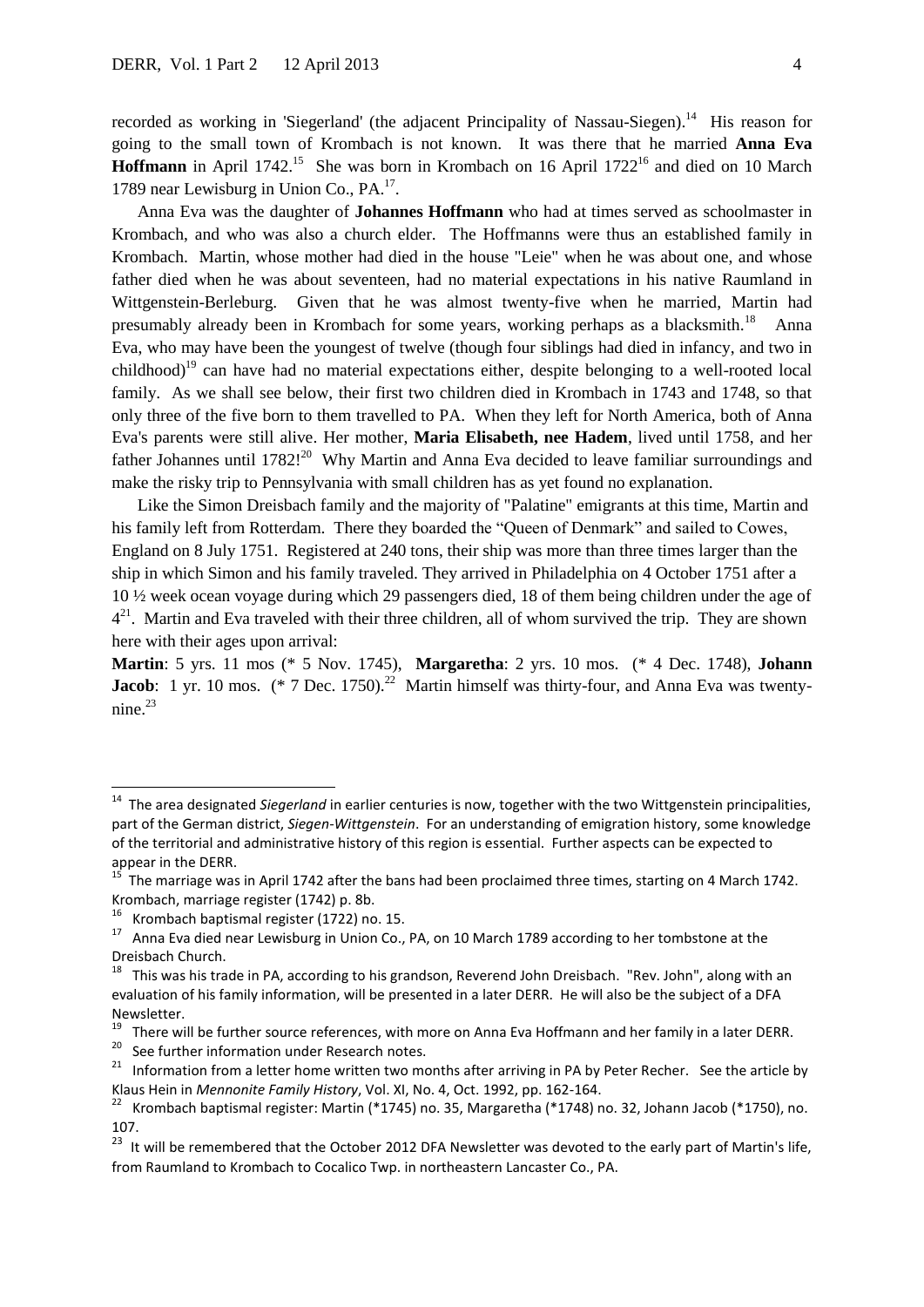## **3. 1754 emigrant Henrich 'Dresbach' (\*Richstein, Wittgenstein-Wittgenstein 1735 – †Rockhill Twp., Bucks Co., PA 8 January 1808<sup>24</sup>)**



*Fig. 3. Signature of Henrich Dresbach. Made when he signed the Oath of Allegiance (to the King of England) on the day he arrived in Philadelphia, PA., 7 November 1754.<sup>25</sup>*

We shall assume here that this Henrich was indeed Simon Dreisbach's only nephew. If this is so, then the following biographical information applies.<sup>26</sup> Emigrant Henrich seems to have been the Henrich who was the firstborn of **Georg Dreisbach**, a younger brother of Simon. Georg had left Oberndorf and gone to Richstein, near the eastern border of Wittgenstein with Hesse, and eventually married a Richstein woman, **Katharina Feuring**. 27 Henrich, their first child, was born in Richstein, and was baptized as Johann Henrich in the Arfeld church on 30 Oct.  $1735^{28}$ . Henrich apparently left no further traces in Wittgenstein, though more will be said below about his family situation.

 Henrich arrived in Philadelphia on the "John and Elizabeth" on 7 November 1754. A larger ship, it carried about 520 people, twice the usual load of passengers<sup>29</sup>, and had sailed from Amsterdam, going by way of Portsmouth. On the passenger and abjuration oath lists, he is preceded by Daniel Leukel and followed by Philib Achebach, both possibly from Wittgenstein. Other passengers with surnames such as Frank, Dorr and Weygandt can also have been from Wittgenstein. Henrich uses the spelling "Dresbach" which is somewhat unusual, but not unknown, in Wittgenstein. Henrich had turned nineteen during the last month of the voyage.

#### **Did these three know each other?**

 All three Dreisbachs had a common ancestor, **Georg Dreisbach** of Balde (ca. 1550 - ?), the probable son or son-in-law of **Abraham** of Balde. Simon's ancestors left Balde in about 1600, marrying in turn women in the southern territory who stood to inherit their houses in Amtshausen, Steinbach and Oberndorf. Martin's ancestors stayed in Balde, in the house "Wahnersch", until Martin's father married a woman in the house "Leie" in Raumland. Simon and Martin can have been

 24 Administration document of 25 Feb. 1808 in Bucks Co. Archives, Doylestown, PA, for the estate of Henry Driesback, File #3574, Bk. 75.

<sup>25</sup> After Strassburger, R. B., Ed. by Hinke, W.J., *Pennsylvania German Pioneers, A Publication of the Original Lists of Arrivals in the Port of Philadelphia From 1727 to 1808.* Pennsylvania German Society, Norristown, PA, 1934. p. 752.

<sup>26</sup> For information on Henrich Dreisbach and his immediate family I am indebted to Jochen Karl Mehldau of Karlsruhe, Germany, who has generously sent me "Nachfahrenliste Dreisbach, Georg 1701b", an excerpt from his database of records from the Wittgenstein church registers.

<sup>&</sup>lt;sup>27</sup> Richstein belonged to the parish of Arfeld, in which church they were married on 29 June 1734; Arfeld marriage register. 289, item 6.

 $28$  Baptismal register of the Arfeld church, p. 182, item 3.

<sup>&</sup>lt;sup>29</sup> Wokeck, pp. 240-254. See Research Notes below.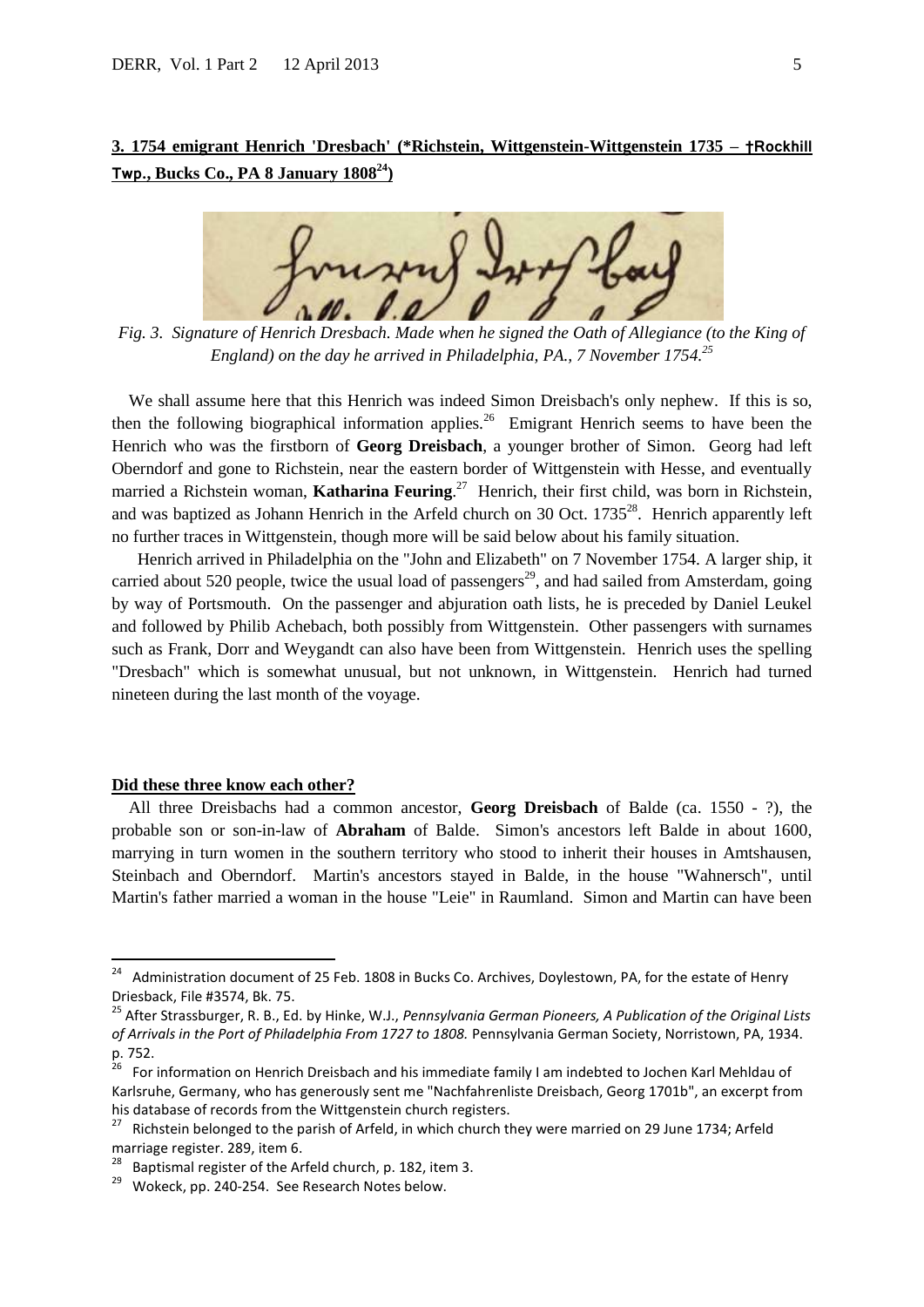aware of each other's existence, but they lived in separate political entities, were part of separate church districts and were only distantly related, being third cousins.

 Martin probably knew nothing at all about Henrich, who would have been a child when Martin went to Krombach.

 Simon had just begun a prison sentence in Castle Wittgenstein when nephew Henrich was baptized in the Arfeld.church. It is possible that uncle and nephew met later, but Henrich was only seven when Simon and his family left Oberndorf. Moreover, Henrich's father Georg died in 1748, so the young man's chances of getting news of his uncle in Pennsylvania were slender indeed.

 There were thus geographical and age differences. Simon was about nineteen years older than Martin, and Martin was about eighteen years older than Henrich. It is not very likely that news of Simon's departure reached newly married Martin in Krombach. Henrich, however, had certainly heard from his father that he had an uncle in Pennsylvania, but there is no documentary evidence that they ever met there.

### **Notes on Martin Dreisbach's deceased children and on Henrich Dreisbach's loss of both parents.**

 We now know the names and dates of Martin and Anna Eva's first two children. **Johann Henrich** was born in Krombach on 5 November 1743, and died on 11 October 1743 at fifteen weeks and three days. **Elisabeth** was born in Krombach on 15 October 1744 and died on 5 Feb. 1748 at three years and five months.<sup>30</sup> The next child, **Martin**, whom we have already mentioned as having survived the voyage, was in fact the unnamed son who was lost "by sudden death" during the family's stay in Cocalico Twp. $31$ 

 As for Henrich Dreisbach of Richstein, his early life was one of loss. Though the next to be born after him, Anna Elisabeth, lived until 1792, the two little girls who followed, Maria and Luise, born in 1741 and 1743, died in 1742 and 1744 respectively. Within a few months, mother Katharina had also died, and was buried at the Arfeld church in August of 1744. Henrich was eight. It was not until December 1746 that father Georg Dreisbach took a second wife, Maria Birkelbach. Henrich and Elisabeth now acquired a step-mother who was only ten years older than Henrich. Very soon, however, father George died, on 1 Feb. 1748. He was only forty-six, and left the two children of his first marriage, his second wife and a baby daughter only six weeks old. Henrich, now twelve, had lost both parents. What he did in the next six years before leaving for North America we do not know, but it is not surprising that, having few ties in the Old World, he should take his chances in the New one.

 30 Ansgar Hoffmann and Anne Schulte-Lefebvre, *Ortsfamilienbuch Krombach 1461-1795*, Cardamina Verlag, Plaidt, 2009, p. 104.

<sup>&</sup>lt;sup>31</sup> Found in the "Short Family History" left by "John Dreisbach, Preacher", whose life, as mentioned above, will be presented in a future DFA Newsletter.